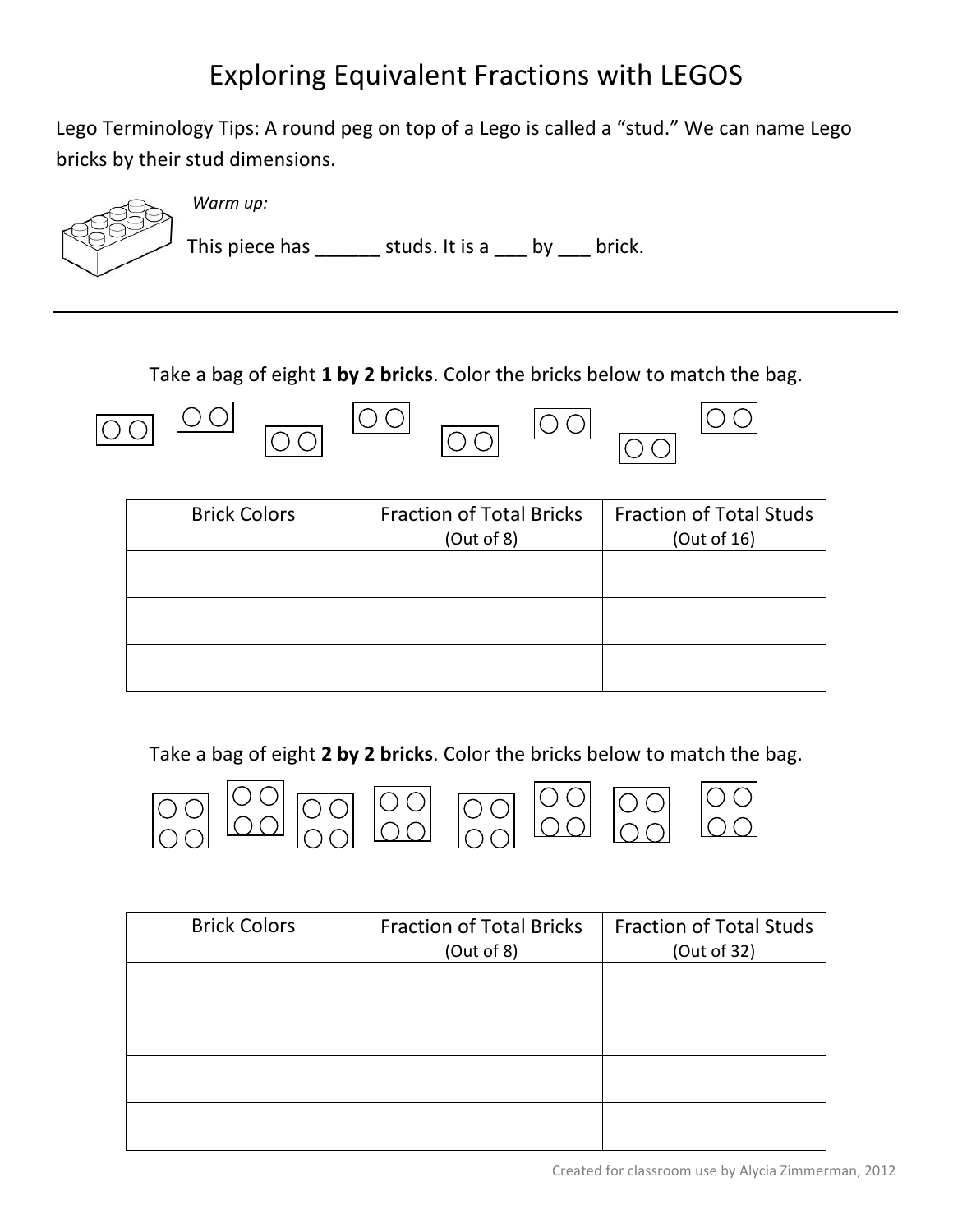## Take a bag of eight 2 by 4 bricks. Color the bricks below to match the bag.



| <b>Brick Colors</b> | <b>Fraction of Total Bricks</b><br>(Out of 8) | <b>Fraction of Total Studs</b><br>(Out of 64) |
|---------------------|-----------------------------------------------|-----------------------------------------------|
|                     |                                               |                                               |
|                     |                                               |                                               |
|                     |                                               |                                               |
|                     |                                               |                                               |
|                     |                                               |                                               |
|                     |                                               |                                               |

Take a bag of labeled "12-Stud Whole" and use those bricks for the following work.





How many 1-by-1 bricks cover 1 whole? \_\_\_\_ What fraction of the whole is a 1-by-1 brick?  $\qquad$ 



How many 1-by-2 bricks cover 1 whole? \_\_\_\_ What fraction of the whole is a 1-by-2 brick?  $\qquad$ 



How many 1-by-3 bricks cover 1 whole? What fraction of the whole is a 1-by-3 brick?  $\qquad$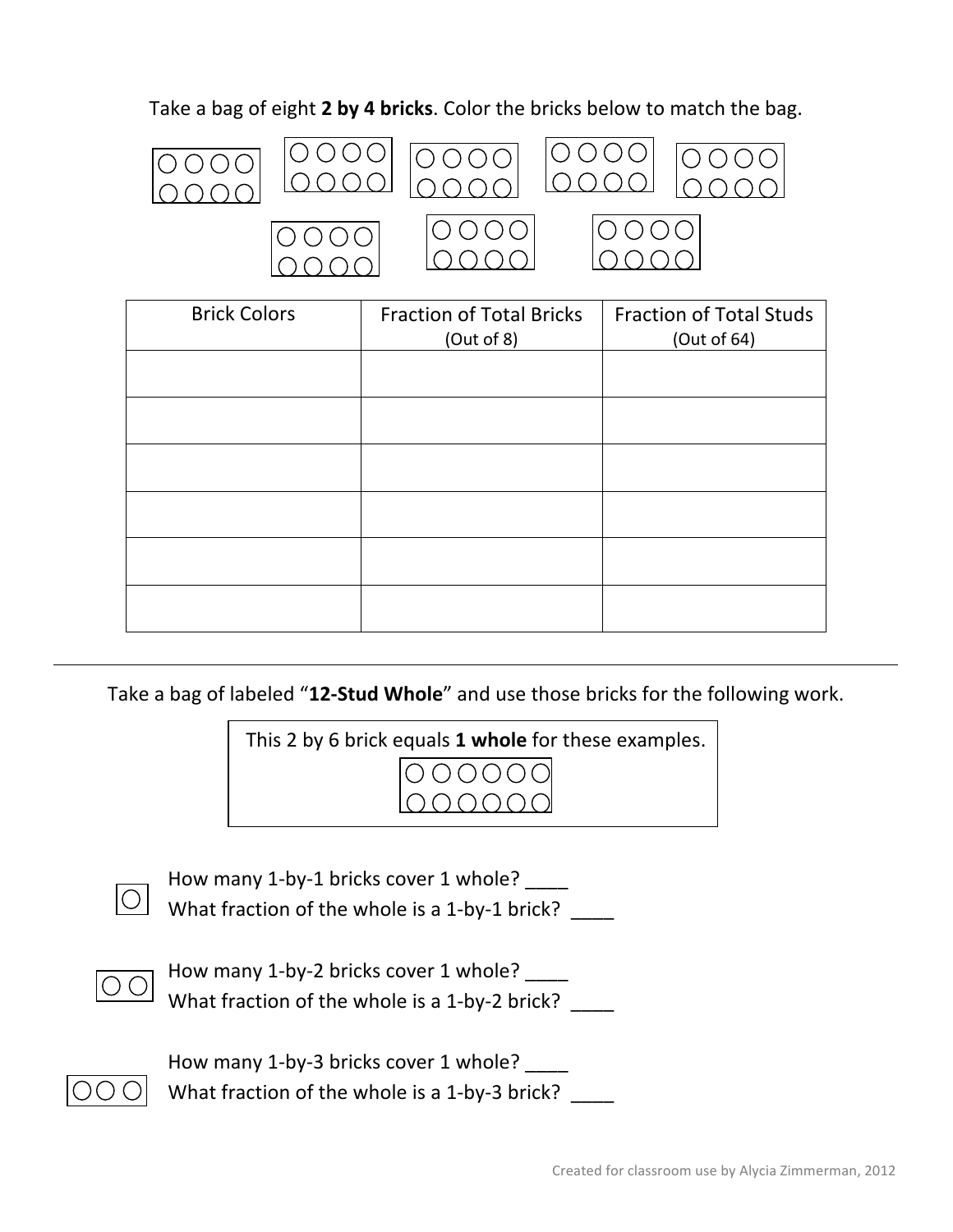This 2 by 6 brick equals 1 whole for these examples.





How many 2-by-2 bricks cover 1 whole? What fraction of the whole is a 2-by-2 brick?  $\qquad$ 



How many 2-by-3 bricks cover 1 whole? What fraction of the whole is a 2-by-3 brick?  $\qquad$ 

Which brick is 2/3 of one whole? (Draw the brick.)

Which brick is 5/6 of one whole? (Draw the brick.)

Draw three different ways to make one whole using the bricks in your bag. Label each part of your drawings with the fraction names of the parts.

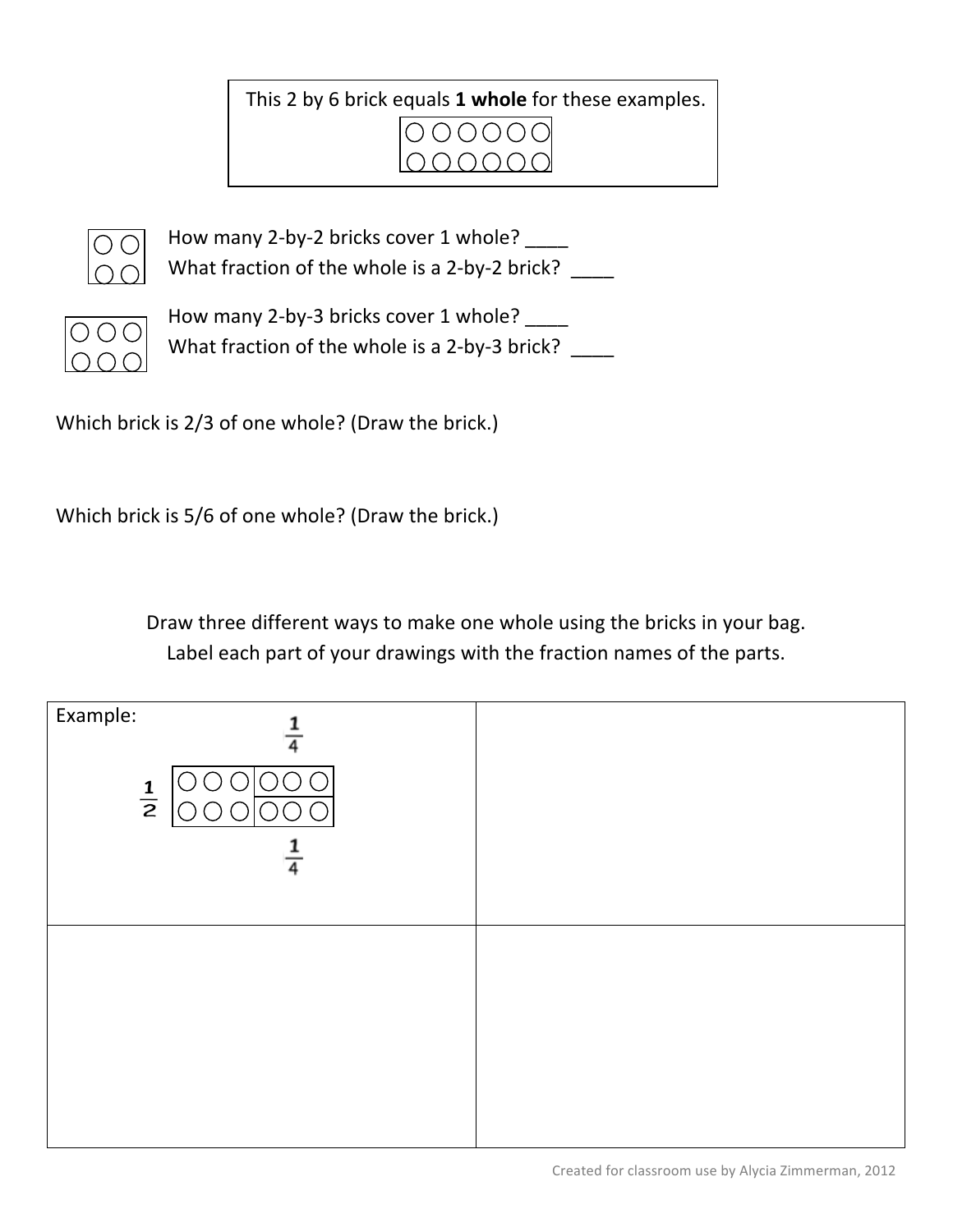Take a bag of "mixed bricks." Use the mixed bricks to solve each of the following challenges.

Find six different ways to show  $\frac{1}{2}$  with your mixed Lego bricks. Draw each of the ways in the space below. One example has been done for you.

| $\overline{ \overline{Q}Q }$<br>$\overline{\mathsf{R}}$<br>$\cap$ |  |
|-------------------------------------------------------------------|--|
|                                                                   |  |
|                                                                   |  |

Find six different ways to show  $\frac{1}{4}$  with your mixed Lego bricks. Draw each of the ways in the space below. One example has been done for you.

| 0000 |  |
|------|--|
|      |  |
|      |  |